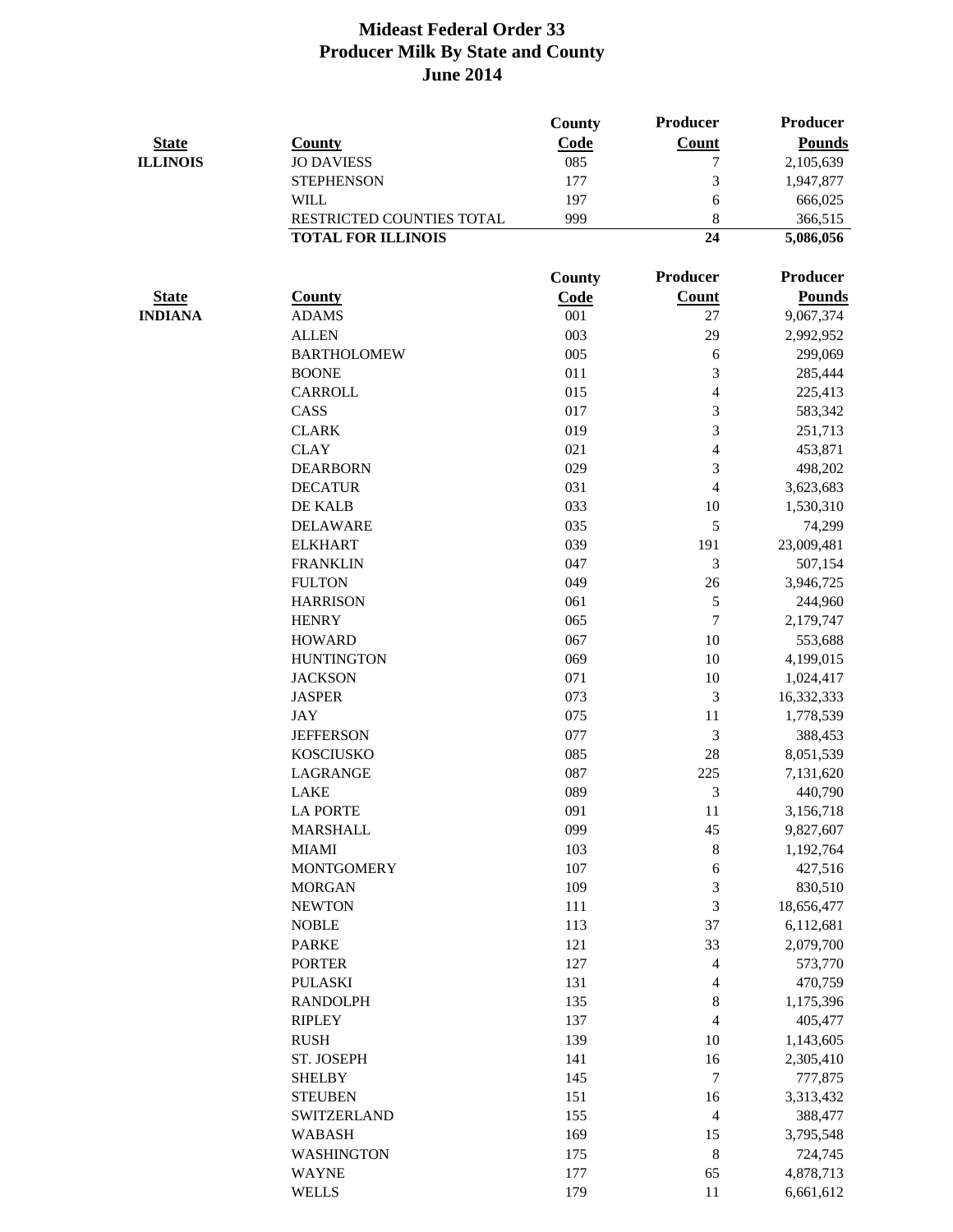|                                 |                           | County        |                   | <b>Producer</b>   |
|---------------------------------|---------------------------|---------------|-------------------|-------------------|
| <b>State</b>                    | <b>County</b>             | Code          | <b>Count</b>      | <b>Pounds</b>     |
| <b>INDIANA</b>                  | <b>WHITE</b>              | 181           | 3                 | 330,608           |
|                                 | <b>WHITLEY</b>            | 183           | 10                | 2,035,051         |
|                                 | RESTRICTED COUNTIES TOTAL | 999           | 27                | 7,576,525         |
|                                 | <b>TOTAL FOR INDIANA</b>  |               | 994               | 168,515,109       |
|                                 |                           | County        | Producer          | Producer          |
| <b>State</b>                    | <b>County</b>             | <b>Code</b>   | <b>Count</b>      | <b>Pounds</b>     |
| <b>IOWA</b>                     | <b>DUBUQUE</b>            | 061           | 8                 | 1,425,604         |
|                                 | RESTRICTED COUNTIES TOTAL | 999           | $\overline{c}$    | 747,973           |
|                                 | <b>TOTAL FOR IOWA</b>     |               | 10                | 2,173,577         |
|                                 |                           | <b>County</b> | <b>Producer</b>   | <b>Producer</b>   |
| <b>State</b>                    | <b>County</b>             | Code          | <b>Count</b>      | <b>Pounds</b>     |
| <b>KENTUCKY</b>                 | <b>CHRISTIAN</b>          | 047           | 8                 | 74,885            |
|                                 | <b>FLEMING</b>            | 069           | 8                 | 532,322           |
|                                 | <b>HARRISON</b>           | 097           | 3                 | 66,316            |
|                                 | <b>LINCOLN</b>            | 137           | 5                 | 39,180            |
|                                 | <b>MASON</b>              | 161           | $\overline{4}$    | 374,771           |
|                                 | <b>ROBERTSON</b>          | 201           | 5                 | 184,865           |
|                                 | <b>TODD</b>               | 219           | $\overline{7}$    | 205,783           |
|                                 | <b>TRIGG</b>              | 221           | 5                 | 38,918            |
|                                 | RESTRICTED COUNTIES TOTAL | 999           | 8                 | 226,121           |
|                                 | <b>TOTAL FOR KENTUCKY</b> |               | 53                | 1,743,161         |
|                                 |                           | <b>County</b> | <b>Producer</b>   | <b>Producer</b>   |
| <b>State</b>                    | <b>County</b>             | Code          | <b>Count</b>      | <b>Pounds</b>     |
| <b>MARYLAND</b>                 | 1/ GARRETT                | 023           | 36                | 2,433,867         |
| 1/ Includes Restricted Counties | <b>TOTAL FOR MARYLAND</b> |               | 36                | 2,433,867         |
|                                 |                           | <b>County</b> | <b>Producer</b>   | Producer          |
| <b>State</b>                    | <b>County</b>             | Code          | <b>Count</b>      | <b>Pounds</b>     |
| 2/ MASSACHUSETTS                | <b>RESTRICTED</b>         |               | <b>RESTRICTED</b> | <b>RESTRICTED</b> |
|                                 |                           | <b>County</b> | Producer          | Producer          |
| <b>State</b>                    | <b>County</b>             | Code          | Count             | <b>Pounds</b>     |
| <b>MICHIGAN</b>                 | <b>ALCONA</b>             | 001           | $\sqrt{ }$        | 1,688,919         |
|                                 | <b>ALGER</b>              | 003           | 3                 | 150,895           |
|                                 | <b>ALLEGAN</b>            | 005           | 70                | 30,421,353        |
|                                 | <b>ALPENA</b>             | 007           | 35                | 5,397,712         |
|                                 | <b>ANTRIM</b>             | 009           | $\overline{4}$    | 1,164,014         |
|                                 | <b>ARENAC</b>             | 011           | 22                | 6,249,646         |
|                                 | <b>BARAGA</b>             | 013           | $\overline{4}$    | 428,060           |
|                                 | <b>BARRY</b>              | 015           | 32                | 26,938,418        |
|                                 | <b>BAY</b>                | 017           | $\overline{7}$    | 1,820,015         |
|                                 | <b>BERRIEN</b>            | 021           | 8                 | 3,019,902         |
|                                 | <b>BRANCH</b>             | 023           | 25                | 3,809,180         |
|                                 | <b>CALHOUN</b>            | 025           | 21                | 8,299,126         |
|                                 | CASS                      | 027           | 6                 | 201,641           |
|                                 | <b>CHARLEVOIX</b>         | 029           | 5                 | 990,177           |
|                                 | <b>CHEBOYGAN</b>          | 031           | 5                 | 965,661           |
|                                 | <b>CHIPPEWA</b>           | 033           | 9                 | 947,237           |
|                                 | <b>CLARE</b>              | 035           | 27                | 2,433,016         |
|                                 | <b>CLINTON</b>            | 037           | 63                | 55,206,885        |
|                                 | <b>DELTA</b>              | 041           | $\tau$            | 759,251           |
|                                 | <b>EATON</b>              | 045           | 26                | 2,667,978         |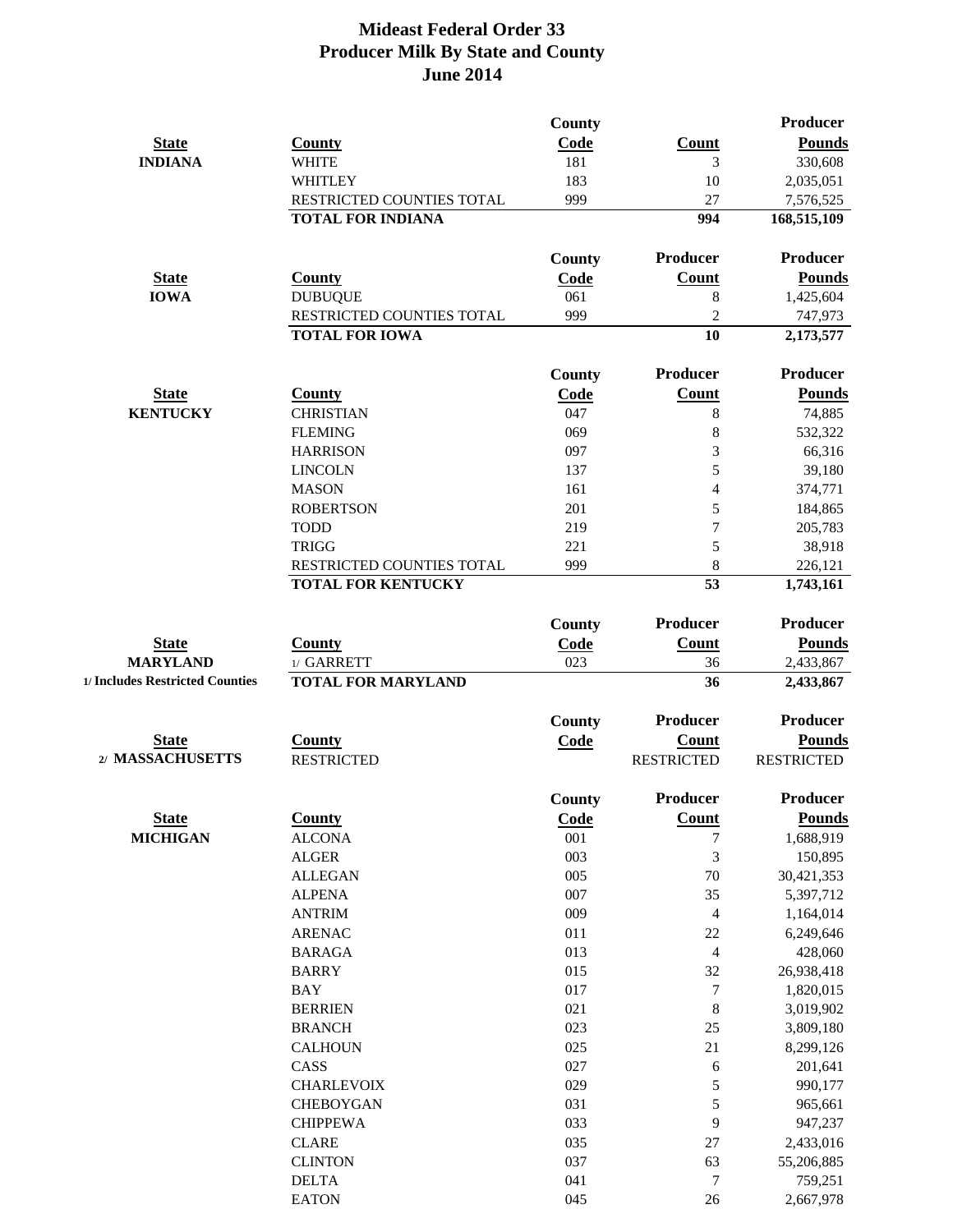|                  |                            | <b>County</b> | <b>Producer</b> | <b>Producer</b> |
|------------------|----------------------------|---------------|-----------------|-----------------|
| <b>State</b>     | <b>County</b>              | Code          | <b>Count</b>    | <b>Pounds</b>   |
| <b>MICHIGAN</b>  | <b>EMMET</b>               | 047           | $\overline{4}$  | 465,101         |
|                  | <b>GENESEE</b>             | 049           | $\tau$          | 2,055,176       |
|                  | <b>GLADWIN</b>             | 051           | 10              | 1,200,879       |
|                  | <b>GRAND TRAVERSE</b>      | 055           | $\overline{4}$  | 260,656         |
|                  | <b>GRATIOT</b>             | 057           | 36              | 53,626,713      |
|                  | <b>HILLSDALE</b>           | 059           | 36              | 4,778,595       |
|                  | <b>HURON</b>               | 063           | 83              | 69,985,376      |
|                  | <b>INGHAM</b>              | 065           | 26              | 9,143,393       |
|                  | <b>IONIA</b>               | 067           | 52              | 33,650,950      |
|                  | <b>IOSCO</b>               | 069           | 12              | 498,948         |
|                  | <b>ISABELLA</b>            | 073           | 41              | 10,921,804      |
|                  | <b>JACKSON</b>             | 075           | 20              | 5,409,978       |
|                  | <b>KALAMAZOO</b>           | 077           | 6               | 11,199,678      |
|                  | <b>KENT</b>                | 081           | 35              | 11,869,729      |
|                  | <b>LAPEER</b>              | 087           | 29              | 3,615,477       |
|                  | <b>LEELANAU</b>            | 089           | $\overline{4}$  | 252,683         |
|                  | <b>LENAWEE</b>             | 091           | 29              | 16,375,102      |
|                  | <b>LIVINGSTON</b>          | 093           | 12              | 3,585,255       |
|                  | <b>MACKINAC</b>            | 097           | $\mathfrak{S}$  |                 |
|                  | <b>MACOMB</b>              | 099           | 8               | 1,381,537       |
|                  |                            |               |                 | 197,486         |
|                  | <b>MASON</b>               | 105           | 18              | 1,716,969       |
|                  | <b>MECOSTA</b>             | 107           | 28              | 6,340,284       |
|                  | <b>MENOMINEE</b>           | 109           | 16              | 4,780,573       |
|                  | <b>MISSAUKEE</b>           | 113           | 44              | 26,741,740      |
|                  | <b>MONROE</b>              | 115           | 5               | 784,245         |
|                  | <b>MONTCALM</b>            | 117           | 55              | 16,170,510      |
|                  | <b>MONTMORENCY</b>         | 119           | 8               | 1,260,639       |
|                  | <b>MUSKEGON</b>            | 121           | 17              | 17,135,342      |
|                  | <b>NEWAYGO</b>             | 123           | 56              | 17,822,311      |
|                  | <b>OCEANA</b>              | 127           | 9               | 911,070         |
|                  | <b>OGEMAW</b>              | 129           | 42              | 10,454,030      |
|                  | <b>OSCEOLA</b>             | 133           | 44              | 11,046,473      |
|                  | <b>OSCODA</b>              | 135           | 12              | 825,608         |
|                  | <b>OTTAWA</b>              | 139           | 65              | 48,948,687      |
|                  | PRESQUE ISLE               | 141           | 7               | 1,466,366       |
|                  | <b>SAGINAW</b>             | 145           | 16              | 4,345,948       |
|                  | <b>ST. CLAIR</b>           | 147           | 13              | 1,849,908       |
|                  | ST. JOSEPH                 | 149           | 29              | 9,067,107       |
|                  | <b>SANILAC</b>             | 151           | 115             | 38,143,613      |
|                  | <b>SHIAWASSEE</b>          | 155           | 17              | 5,150,793       |
|                  | <b>TUSCOLA</b>             | 157           | 39              | 13,955,072      |
|                  | <b>VAN BUREN</b>           | 159           | 11              | 4,885,916       |
|                  | <b>WASHTENAW</b>           | 161           | 23              | 4,004,086       |
|                  | <b>WEXFORD</b>             | 165           | 12              | 503,489         |
|                  | RESTRICTED COUNTIES TOTAL  | 999           | 12              | 2,828,966       |
|                  | <b>TOTAL FOR MICHIGAN</b>  |               | 1,558           | 645,173,347     |
|                  |                            | <b>County</b> | <b>Producer</b> | Producer        |
| <b>State</b>     | <b>County</b>              | <b>Code</b>   | <b>Count</b>    | <b>Pounds</b>   |
| <b>MINNESOTA</b> | <b>TODD</b>                | 153           | 5               | 58,205          |
|                  | RESTRICTED COUNTIES TOTAL  | 999           | 5               | 373,377         |
|                  | <b>TOTAL FOR MINNESOTA</b> |               | 10              | 431,582         |
|                  |                            |               |                 |                 |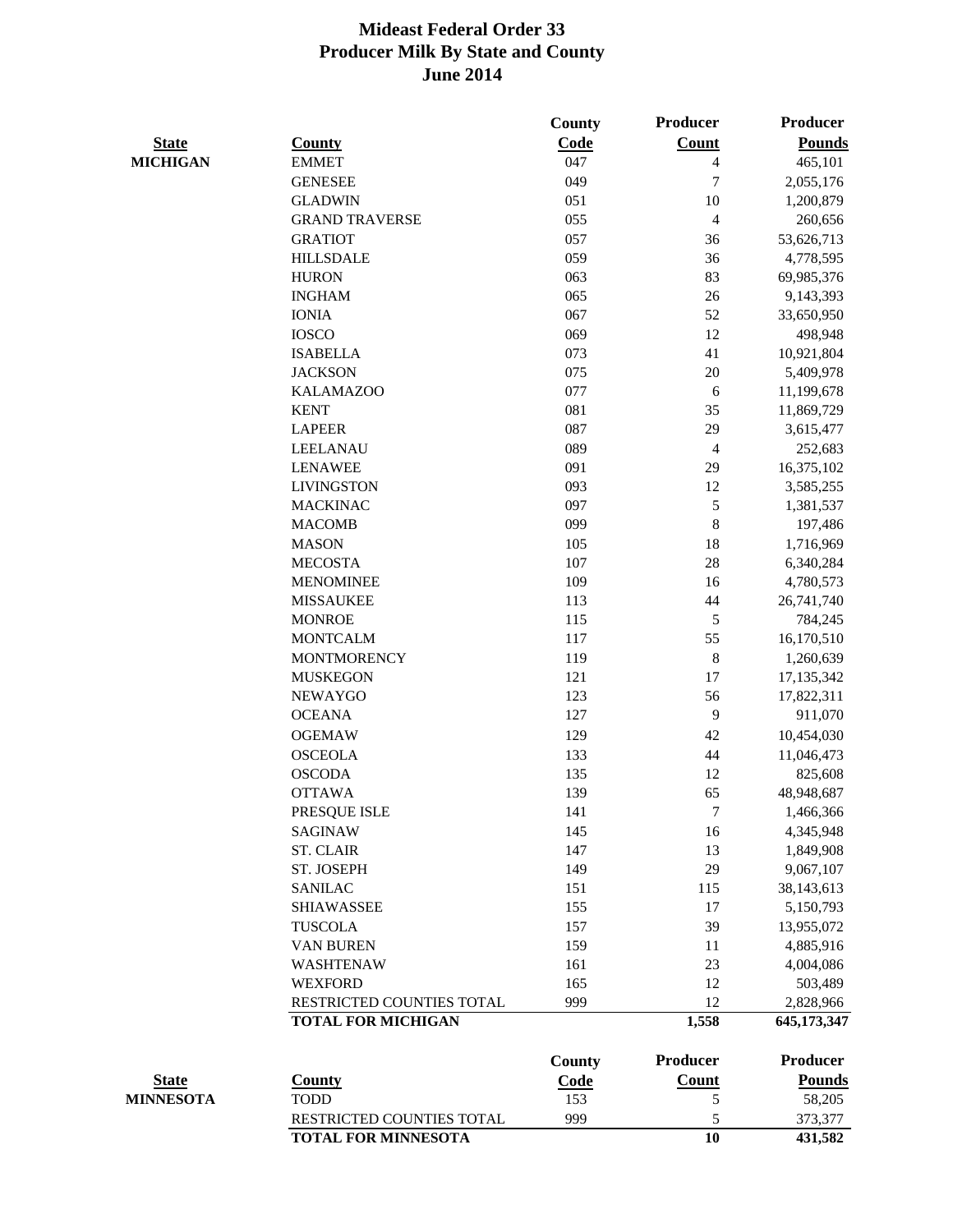|                                   |                                    | County        | Producer                          | <b>Producer</b>                    |
|-----------------------------------|------------------------------------|---------------|-----------------------------------|------------------------------------|
| <b>State</b>                      | <b>County</b>                      | Code          | <b>Count</b>                      | <b>Pounds</b>                      |
| <b>MISSOURI</b>                   | 1/ MORGAN                          | 023           | 5                                 | 13,157                             |
| 1/ Includes Restricted Counties   | <b>TOTAL FOR MISSOURI</b>          |               | $\overline{5}$                    | 13,157                             |
|                                   |                                    | <b>County</b> | Producer                          | Producer                           |
| <b>State</b>                      | <b>County</b>                      | Code          | Count                             | <b>Pounds</b>                      |
| <b>NEW YORK</b>                   | <b>CATTARAUGUS</b>                 | 009           | 61                                | 16,895,193                         |
|                                   | <b>CHAUTAUQUA</b>                  | 013           | 162                               | 27,347,191                         |
|                                   | <b>ERIE</b>                        | 029           | 11                                | 2,652,597                          |
|                                   | <b>GENESEE</b>                     | 037           | $\mathfrak{S}$                    | 2,277,954                          |
|                                   | <b>LIVINGSTON</b>                  | 051           | $\overline{7}$                    | 3,839,381                          |
|                                   | <b>WYOMING</b>                     | 121           | 29                                | 23,203,316                         |
|                                   | RESTRICTED COUNTIES TOTAL          | 999           | 8                                 | 5,041,106                          |
|                                   | <b>TOTAL FOR NEW YORK</b>          |               | 283                               | 81,256,738                         |
|                                   |                                    |               | Producer                          | Producer                           |
|                                   |                                    | <b>County</b> |                                   |                                    |
| <b>State</b><br>2/ NORTH CAROLINA | <b>County</b><br><b>RESTRICTED</b> | Code          | <b>Count</b><br><b>RESTRICTED</b> | <b>Pounds</b><br><b>RESTRICTED</b> |
|                                   |                                    |               |                                   |                                    |
|                                   |                                    | <b>County</b> | Producer                          | <b>Producer</b>                    |
| <b>State</b>                      | <b>County</b>                      | <b>Code</b>   | <b>Count</b>                      | <b>Pounds</b>                      |
| <b>OHIO</b>                       | <b>ADAMS</b>                       | 001           | 23                                | 1,725,683                          |
|                                   | <b>ALLEN</b>                       | 003           | 5                                 | 1,659,370                          |
|                                   | <b>ASHLAND</b>                     | 005           | 52                                | 13,663,267                         |
|                                   | <b>ASHTABULA</b>                   | 007           | 37                                | 6,097,866                          |
|                                   | <b>ATHENS</b>                      | 009           | 12                                | 899,061                            |
|                                   | <b>AUGLAIZE</b>                    | 011           | 43                                | 3,714,619                          |
|                                   | <b>BELMONT</b>                     | 013           | 15                                | 1,120,411                          |
|                                   | <b>BROWN</b>                       | 015<br>017    | 11<br>$\overline{4}$              | 738,413                            |
|                                   | <b>BUTLER</b><br><b>CARROLL</b>    | 019           | 30                                | 275,202                            |
|                                   | <b>CHAMPAIGN</b>                   | 021           | 15                                | 2,522,751<br>1,592,938             |
|                                   | <b>CLARK</b>                       | 023           | $\overline{\mathcal{A}}$          | 7,397,222                          |
|                                   | <b>CLINTON</b>                     | 027           | 5                                 | 389,738                            |
|                                   | <b>COLUMBIANA</b>                  | 029           | 82                                | 13,768,580                         |
|                                   | <b>COSHOCTON</b>                   | 031           | 28                                | 2,646,285                          |
|                                   | <b>CRAWFORD</b>                    | 033           | 9                                 | 2,689,422                          |
|                                   | <b>DARKE</b>                       | 037           | 50                                | 8,346,169                          |
|                                   | <b>DEFIANCE</b>                    | 039           | 12                                | 7,062,796                          |
|                                   | <b>DELAWARE</b>                    | 041           | 4                                 | 318,826                            |
|                                   | <b>FAIRFIELD</b>                   | 045           | 9                                 | 565,723                            |
|                                   | <b>FAYETTE</b>                     | 047           | 3                                 | 580,342                            |
|                                   | <b>FULTON</b>                      | 051           | 10                                | 1,432,732                          |
|                                   | <b>GALLIA</b>                      | 053           | $\tau$                            | 478,990                            |
|                                   | <b>GEAUGA</b>                      | 055           | 59                                | 4,614,825                          |
|                                   | <b>GREENE</b>                      | 057           | $\boldsymbol{6}$                  | 1,012,299                          |
|                                   | <b>GUERNSEY</b>                    | 059           | $8\,$                             | 635,695                            |
|                                   | <b>HANCOCK</b>                     | 063           | 3                                 | 1,269,150                          |
|                                   | <b>HARDIN</b>                      | 065           | 9                                 | 12,735,886                         |
|                                   | <b>HARRISON</b>                    | 067           | 12                                | 779,217                            |
|                                   | <b>HENRY</b>                       | 069           | 10                                | 2,697,412                          |
|                                   | <b>HIGHLAND</b>                    | 071           | 33                                | 2,372,105                          |
|                                   | <b>HOLMES</b>                      | 075           | 173                               | 15,789,027                         |
|                                   | <b>HURON</b>                       | 077           | 52                                | 6,431,864                          |
|                                   | <b>JACKSON</b>                     | 079           | 6                                 | 165,616                            |
|                                   | <b>JEFFERSON</b>                   | 081           | $\overline{7}$                    | 747,985                            |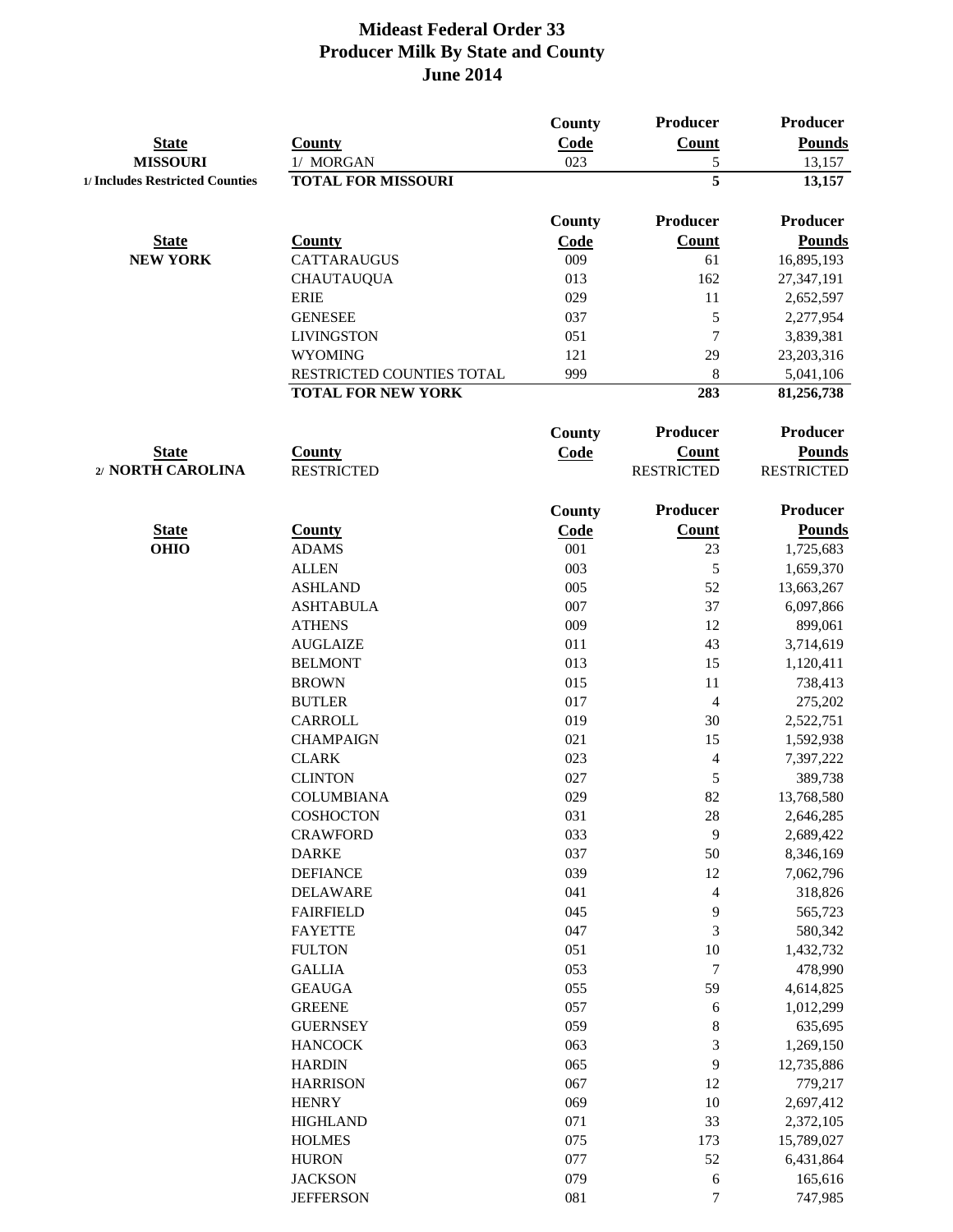|              |                           | County        | <b>Producer</b>          | <b>Producer</b> |
|--------------|---------------------------|---------------|--------------------------|-----------------|
| <b>State</b> | <b>County</b>             | Code          | <b>Count</b>             | <b>Pounds</b>   |
| <b>OHIO</b>  | <b>KNOX</b>               | 083           | 32                       | 8,415,464       |
|              | <b>LICKING</b>            | 089           | 13                       | 4,438,475       |
|              | <b>LOGAN</b>              | 091           | 32                       | 4,417,141       |
|              | <b>LORAIN</b>             | 093           | 18                       | 1,918,514       |
|              | <b>MADISON</b>            | 097           | 11                       | 7,081,347       |
|              | <b>MAHONING</b>           | 099           | 34                       | 9,366,016       |
|              | <b>MARION</b>             | 101           | $\tau$                   | 6,663,687       |
|              | <b>MEDINA</b>             | 103           | $22\,$                   | 3,940,977       |
|              | <b>MEIGS</b>              | 105           | 6                        | 654,482         |
|              | <b>MERCER</b>             | 107           | 113                      | 22,061,154      |
|              | <b>MIAMI</b>              | 109           | 10                       | 886,435         |
|              | <b>MONROE</b>             | 111           | 13                       | 779,158         |
|              | <b>MORGAN</b>             | 115           | $\tau$                   | 1,544,028       |
|              | <b>MORROW</b>             | 117           | $8\,$                    | 2,707,526       |
|              | <b>MUSKINGUM</b>          | 119           | 17                       | 1,251,824       |
|              | <b>PAULDING</b>           | 125           | $8\,$                    | 10,421,733      |
|              | <b>PERRY</b>              | 127           | 3                        | 380,583         |
|              | <b>PICKAWAY</b>           | 129           | 9                        | 2,623,503       |
|              | <b>PIKE</b>               | 131           | 9                        | 628,391         |
|              | <b>PORTAGE</b>            | 133           | 15                       | 3,143,677       |
|              | <b>PREBLE</b>             | 135           | 10                       | 1,151,173       |
|              | <b>PUTNAM</b>             | 137           | 13                       | 3,143,729       |
|              | <b>RICHLAND</b>           | 139           | 114                      | 11,869,227      |
|              | <b>ROSS</b>               | 141           | 9                        | 599,259         |
|              | <b>SANDUSKY</b>           | 143           | 10                       | 695,016         |
|              | <b>SCIOTO</b>             | 145           | 3                        | 324,676         |
|              | <b>SENECA</b>             | 147           | $8\,$                    | 866,438         |
|              | <b>SHELBY</b>             | 149           | 49                       | 5,345,842       |
|              | <b>STARK</b>              | 151           | 79                       | 16,209,926      |
|              | <b>TRUMBULL</b>           | 155           | 30                       | 4,500,123       |
|              | TUSCARAWAS                | 157           | 133                      | 8,318,107       |
|              | <b>UNION</b>              | 159           | 8                        | 941,207         |
|              | <b>VAN WERT</b>           | 161           | 8                        | 924,153         |
|              | <b>WASHINGTON</b>         | 167           | 18                       | 2,887,807       |
|              | <b>WAYNE</b>              | 169           | 240                      | 55,612,177      |
|              | <b>WILLIAMS</b>           | 171           | $\overline{\mathcal{A}}$ | 4,085,511       |
|              | <b>WOOD</b>               | 173           | 5                        | 3,981,823       |
|              | <b>WYANDOT</b>            | 175           | $\overline{7}$           | 789,610         |
|              | RESTRICTED COUNTIES TOTAL | 999           | 16                       | 1,673,977       |
|              | <b>TOTAL FOR OHIO</b>     |               | 1,999                    | 346,181,383     |
|              |                           | <b>County</b> | <b>Producer</b>          | <b>Producer</b> |
| <b>State</b> | <b>County</b>             | Code          | <b>Count</b>             | <b>Pounds</b>   |
| PENNSYLVANIA | <b>ARMSTRONG</b>          | 005           | 29                       | 3,823,864       |
|              | <b>BEAVER</b>             | 007           | 27                       | 2,022,937       |
|              | <b>BEDFORD</b>            | 009           | 3                        | 190,556         |
|              | <b>BLAIR</b>              | 013           | $\overline{7}$           | 1,160,634       |
|              | <b>BUTLER</b>             | 019           | 33                       | 3,732,451       |
|              | <b>CAMBRIA</b>            | 021           | 9                        | 1,572,256       |
|              | <b>CENTRE</b>             | 027           | 13                       | 838,555         |
|              | <b>CLARION</b>            | 031           | 27                       | 3,275,658       |
|              | <b>CLEARFIELD</b>         | 033           | 12                       | 881,083         |
|              | <b>CLINTON</b>            | 035           | 14                       | 1,588,960       |
|              | <b>CRAWFORD</b>           | 039           | 143                      | 20,285,455      |
|              | <b>ELK</b>                | 047           | 8                        | 562,971         |